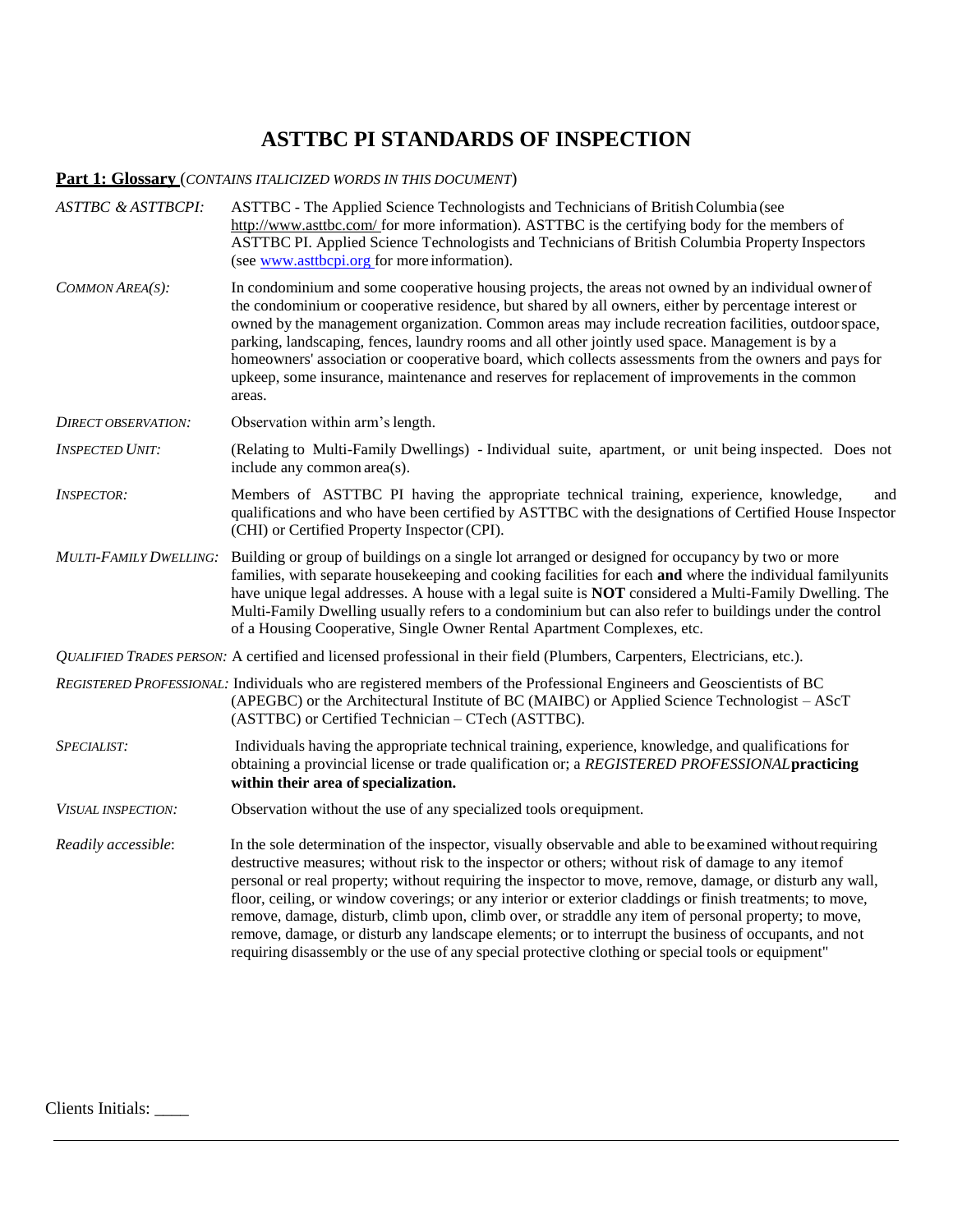## **Part 2: Limitations of the Inspection**

- 1. The Inspection is a *VISUAL INSPECTION* performed by *DIRECT OBSERVATION* of existing conditions at the time of inspection and shall be conducted by a *CERTIFIED HOUSE INSPECTOR PROVISIONAL (CHI-P); CERTIFIED HOUSE INSPECTOR (CHI)* or *CERTIFIED PROPERTY INSPECTOR (CPI)* (identified as the *INSPECTOR* in the rest of this document) acting in accordance to this *ASTTBC PI* Standards of Inspection approved by *ASTTBC*.
- 2. The Inspectors with CHI-P and CHI designations are limited to the inspection of single-family dwellings, duplexes, individual townhouse units, single units in apartment buildings and multi-family complexes up to a four units which shall commensurate with their level of certification, qualification, experience and knowledge. Inspectors with a CPI designation can inspect all residential properties as well as commercial, industrial or investment real estate property.
- **3.** The Inspection is of a general nature and not that of a *SPECIALIST*. A *SPECIALIST* serves to provide additional analysis and opinion of adverse conditions or defects identified, beyond the scope of the inspection. **CLIENTS SHOULD BE AWARE OF THE LIMITATIONS OF THIS INSPECTION AND ARE ENCOURAGED TO CAREFULLY CONSIDER ANY RECOMMENDATIONS FOR FURTHER**  INVESTIGATION, READ AND UNDERSTAND ALL PERTINENT STRATA REPORTS, DOCUMENTS, MINUTES, AND RECORDS, AND SEEK **ANY FURTHER INVESTIGATION OR CLARIFICATION PRIOR TOPURCHASE.**
- *4.* The *INSPECTOR* shall NOT offer warranties or guarantees of any kind for any building systemor component*.*
- 5. The ASTTBC PI Standards of Inspection does **NOT** cover or require the *INSPECTOR* to identify or report on the presence of asbestos, radon gas, lead paint, urea formaldehyde, toxic or flammable chemicals, and/or soil contamination.
- 6. The *INSPECTOR* is **NOT** required to perform any calculations or analyze any part of the building or components relating to design, engineering or architectural concepts, including, but not limited to the strength and adequacy, methods, materials, the efficiency of any system or component or compliance with any regulatory requirements, laws or bylaws.
- 7. The *INSPECTOR* is **NOT** required to locate, confirm, verify, or comment on property lines, borders and markers or any easements, right of ways, restrictions which may or may not exist against the subject property, buildings, dwelling or dwelling unit.
- 8. The *INSPECTOR* shall **NOT** comment on life expectancy, but may however offer an opinion based on the typical life cycle of a system or component.
- **9.** The *INSPECTOR* is **NOT** required to provide cost estimates, quotations or comment on construction techniques and shall **NOT** advertise, or promote an individual contractor or person for any repairs, modifications, or improvements necessary.
- 10. The *INSPECTOR* is **NOT** required to dismantle any item or assembly to gain visible access, or move personal items, furniture, equipment, plant life, soil, ice or snow, insulation, or other debris, which obstructs access or visibility for the inspection. The Inspection Report shall identify by description (and photograph if possible) the obstruction that restricted visual inspection.
- 11. The *INSPECTOR* shall **NOT** perform any task, enter any area, or disturb any existing condition where, in the *INSPECTOR*'s judgment, damage could result, specialized safety equipment is required, or the safety of the *INSPECTOR* is endangered.

The Inspection Report will contain a description (and photograph where possible) to confirm the presence of these conditions.

- 12. The *INSPECTOR* shall **NOT** comment on any system that is mechanically or electrically disconnected, including any equipment that is in the off position or is otherwise not operational. The Inspection Report will provide a limited description (if possible) of the system condition that prevented inspection.
- 13. The *INSPECTOR* shall **NOT** accept compensation, financial or otherwise, from more than one interested party for the same service without the consent of all interested parties.
- 14. The *INSPECTOR* shall **NOT** directly or indirectly offer, advertise or promote any other professional services relating to the advertising, sale, appraisal, or lending, of the subject building or property.
- 15. The *INSPECTOR* shall provide the Client a copy of the Engagement Contract, the Standards of Inspection and the Scope of Inspection in adequate time to review and approval prior to the Inspection. The Inspector shall not begin the inspection until the Client has communicated approval of the document.
- 16. The Inspector shall retain a copy of the Engagement Contract, the Standards of Inspection and the Scope of Inspection for his records that has been signed and initialed by the Client.

Clients Initials: \_\_\_\_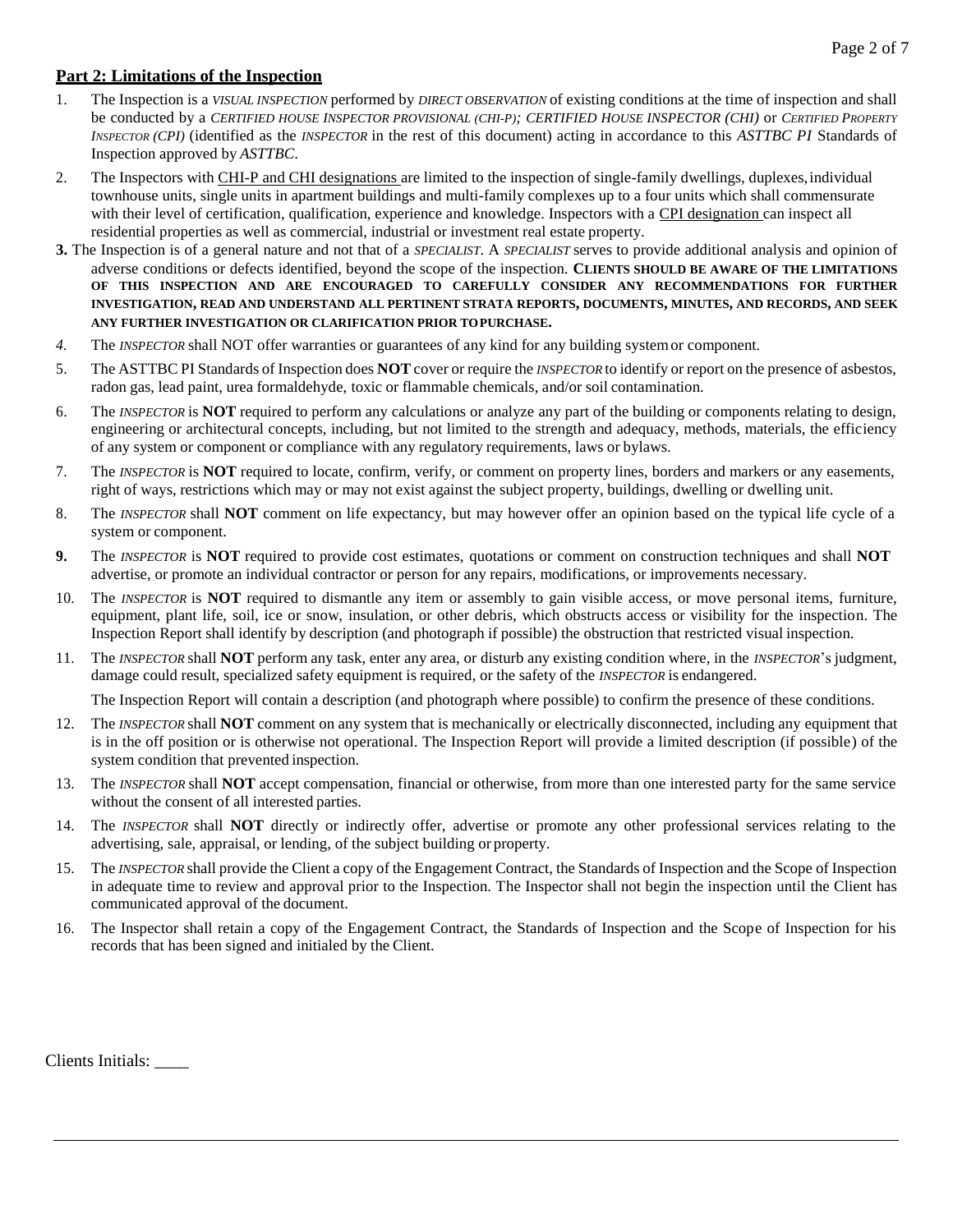## **Part 3: Scope of Inspection**

Special Limitations to Scope:

- 1. In the case of *MULTI-FAMILY DWELLINGS*, **it is the Client's responsibility to arrange access to all building** *COMMONAREAS*  **requiring inspection**. The *INSPECTOR* will not inspect any secured *COMMON AREA(S)* unless permission has been granted and access provided by an authorized building representative (Property Manager, Caretaker, Council Member, etc.).
- *2.* Any component not directly identified on the individual *INSPECTED UNIT* as part of title and is generally believed in the real estate industry, as being maintained by the STRATA is defined as part of the *COMMON AREA*. The inspection of *COMMONAREAS*
	- a) is limited to a cursory review of easily accessible *COMMON AREAS* appropriate in the circumstance and subject to any limitations; and
	- *b)* terms or conditions established by the recognized building representative. Identification of what is *UNIT ENTITLEMENT* and what is *COMMON AREA* is not the responsibility of the Inspector.

|                      | An Inspector is REQUIRED to Inspect and<br><b>Report on:</b>                                                                                                                                                                                                                                                                                                                                                                                        | An Inspector is <b>NOT REQUIRED</b> to Inspect<br>and Report on:                                                                                                                                                                                                                                                                                                                    |  |  |
|----------------------|-----------------------------------------------------------------------------------------------------------------------------------------------------------------------------------------------------------------------------------------------------------------------------------------------------------------------------------------------------------------------------------------------------------------------------------------------------|-------------------------------------------------------------------------------------------------------------------------------------------------------------------------------------------------------------------------------------------------------------------------------------------------------------------------------------------------------------------------------------|--|--|
|                      |                                                                                                                                                                                                                                                                                                                                                                                                                                                     |                                                                                                                                                                                                                                                                                                                                                                                     |  |  |
| <b>ROOFING</b>       |                                                                                                                                                                                                                                                                                                                                                                                                                                                     |                                                                                                                                                                                                                                                                                                                                                                                     |  |  |
| <b>SINGLE FAMILY</b> | Roofing components and roof coverings<br>Roof penetrations and flashings<br>Roof drainage components, including gutters and<br>downspouts<br>Chimneys<br>Report on any observed evidence of current/past<br>water penetration and/or condensation                                                                                                                                                                                                   | Accessories that do not make up part of the roof<br>system, such as lightning arrestor systems,<br>antennae, solar heating systems                                                                                                                                                                                                                                                  |  |  |
| MULTI-FAMILY/STRATA  | As per single family dwellings except for those<br>components located in COMMON AREAS outside of<br>the <i>INSPECTED UNIT</i><br>Offer comments only of a general nature based on a<br>limited observation of accessible roofing<br>components located in COMMON AREAS outside of<br>the INSPECTED UNIT                                                                                                                                             | As per single family and;<br>Roofing components (inc. chimneys) contained in<br>a COMMON AREA not directly attributable to, and<br>of sole use by the INSPECTED UNIT<br>Observe and report evidence of water penetration<br>that is beyond the interior of the INSPECTED UNIT                                                                                                       |  |  |
| <b>EXTERIOR</b>      |                                                                                                                                                                                                                                                                                                                                                                                                                                                     |                                                                                                                                                                                                                                                                                                                                                                                     |  |  |
| <b>SINGLE FAMILY</b> | Exterior wall surfaces, eaves and trim<br>Doors, windows and flashings<br>Garages and carports<br>All entrances such as porches, decks, balconies,<br>including stairs, guards and railings<br>Observe and report on the impact of lot grading,<br>landscaping, retaining walls, walkways, and<br>driveways on the building.<br>Test the operation of power operated garage door<br>openers, including the stop and automatic -<br>reverse function | Seasonal accessories such as removable storm<br>windows, storm doors, screens and shutters.<br>Storage sheds, yard fencing, and other structures<br>not related to the building<br>Any items or facilities not directly related to the<br>building structure, such as recreational rooms,<br>swimming pools, saunas, hot tubs, tennis courts,<br>etc.<br>Ground and soil conditions |  |  |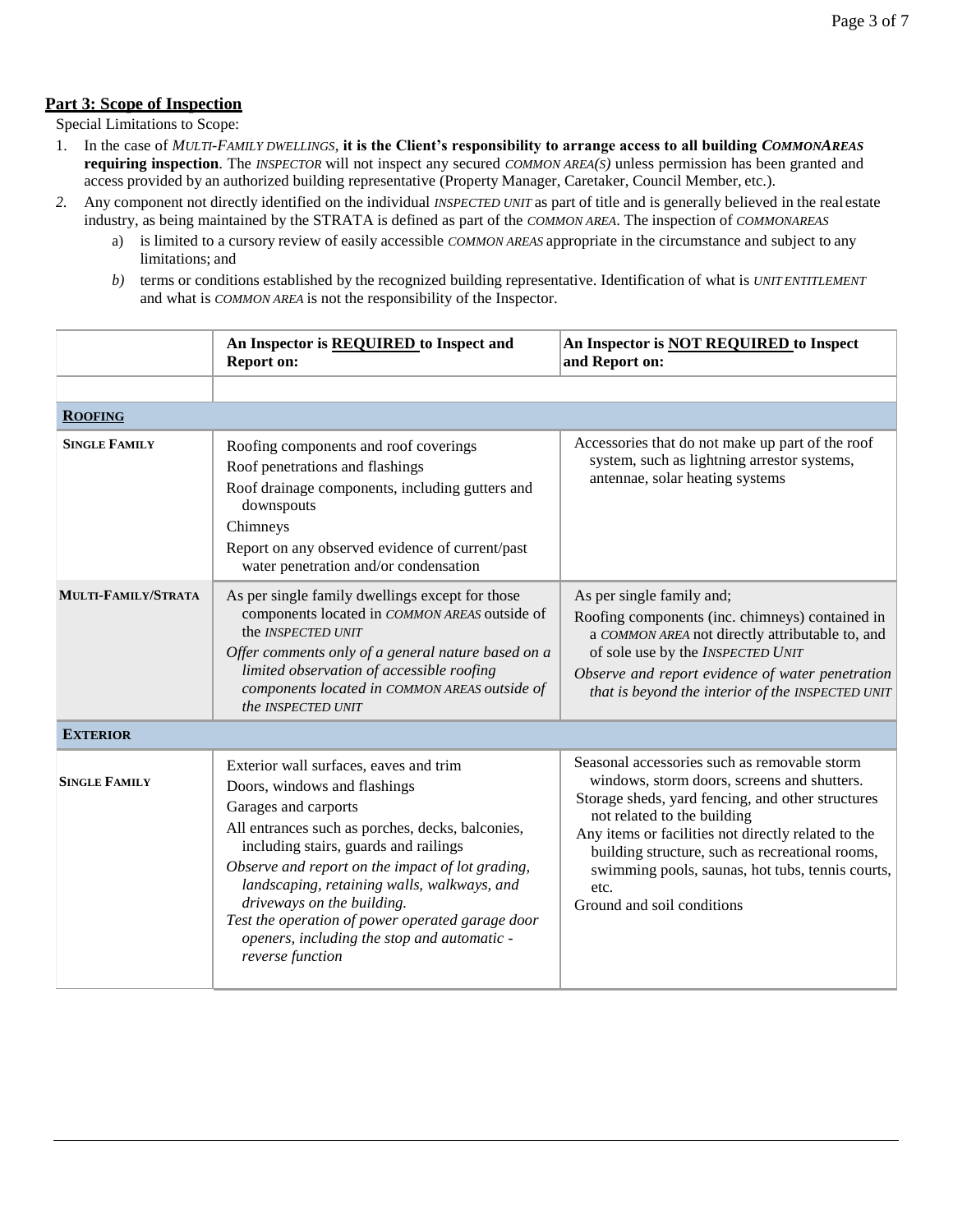|                                     | An Inspector is REQUIRED to Inspect and<br><b>Report on:</b>                                                                                                                                                                                                                                                        | An Inspector is <b>NOT REQUIRED</b> to Inspect<br>and Report on:                                                                                                                      |
|-------------------------------------|---------------------------------------------------------------------------------------------------------------------------------------------------------------------------------------------------------------------------------------------------------------------------------------------------------------------|---------------------------------------------------------------------------------------------------------------------------------------------------------------------------------------|
|                                     |                                                                                                                                                                                                                                                                                                                     |                                                                                                                                                                                       |
| MULTI-FAMILY/STRATA                 | As per single family dwellings except for those<br>components located in COMMON AREAS outside of<br>the INSPECTED UNIT<br>Offer comments only of a general nature based on a<br>limited observation of accessible exterior<br>components located in COMMON AREAS outside of<br>the INSPECTED UNIT                   | As per single family and;<br>Any Exterior component contained in a COMMON<br>AREA not directly attributable to, and of sole use<br>for the INSPECTED UNIT                             |
| <b>STRUCTURE</b>                    |                                                                                                                                                                                                                                                                                                                     |                                                                                                                                                                                       |
| <b>SINGLE FAMILY</b>                | Foundations and Framing<br>Attics & Roof structure<br>Crawl Spaces<br>Adverse conditions in interior walls,<br>ceilings, and floors<br>Observe and report on any evidence of water<br>penetration, condensation, or mould<br>Observe and report any evidence of deterioration<br>from insects, rot or fire          | Observe and report as to the adequacy of any<br>structural component or system                                                                                                        |
| MULTI-FAMILY/STRATA                 | As per single family dwellings except for those<br>components located in COMMON AREAS outside of<br>the <i>INSPECTED UNIT</i><br>Offer comments only of a general nature based on a<br>limited observation of accessible structural<br>components located in COMMON AREAS outside of<br>the INSPECTED UNIT          | As per single family and;<br>Any Structural component contained in a<br>COMMON AREA not directly attributable to, and<br>of sole use for the INSPECTED UNIT                           |
| <b>INSULATION &amp; VENTILATION</b> |                                                                                                                                                                                                                                                                                                                     |                                                                                                                                                                                       |
| <b>SINGLE FAMILY</b>                | Insulation and vapour barrier in accessible attics,<br>crawl spaces and unfinished basements<br>Ventilation of attics and unheated crawlspaces                                                                                                                                                                      | Concealed insulation, air and vapour barrier<br>systems                                                                                                                               |
| MULTI-FAMILY/STRATA                 | As per single family dwellings except for those<br>components located in COMMON AREAS outside of<br>the INSPECTED UNIT<br>Offer comments only of a general nature based on a<br>limited observation of accessible insulation and<br>ventilation components located in COMMON AREAS<br>outside of the INSPECTED UNIT | As per single family and;<br>Any Insulation and Ventilation component<br>contained in a COMMON AREA not directly<br>attributable to, and of sole use for the<br><b>INSPECTED UNIT</b> |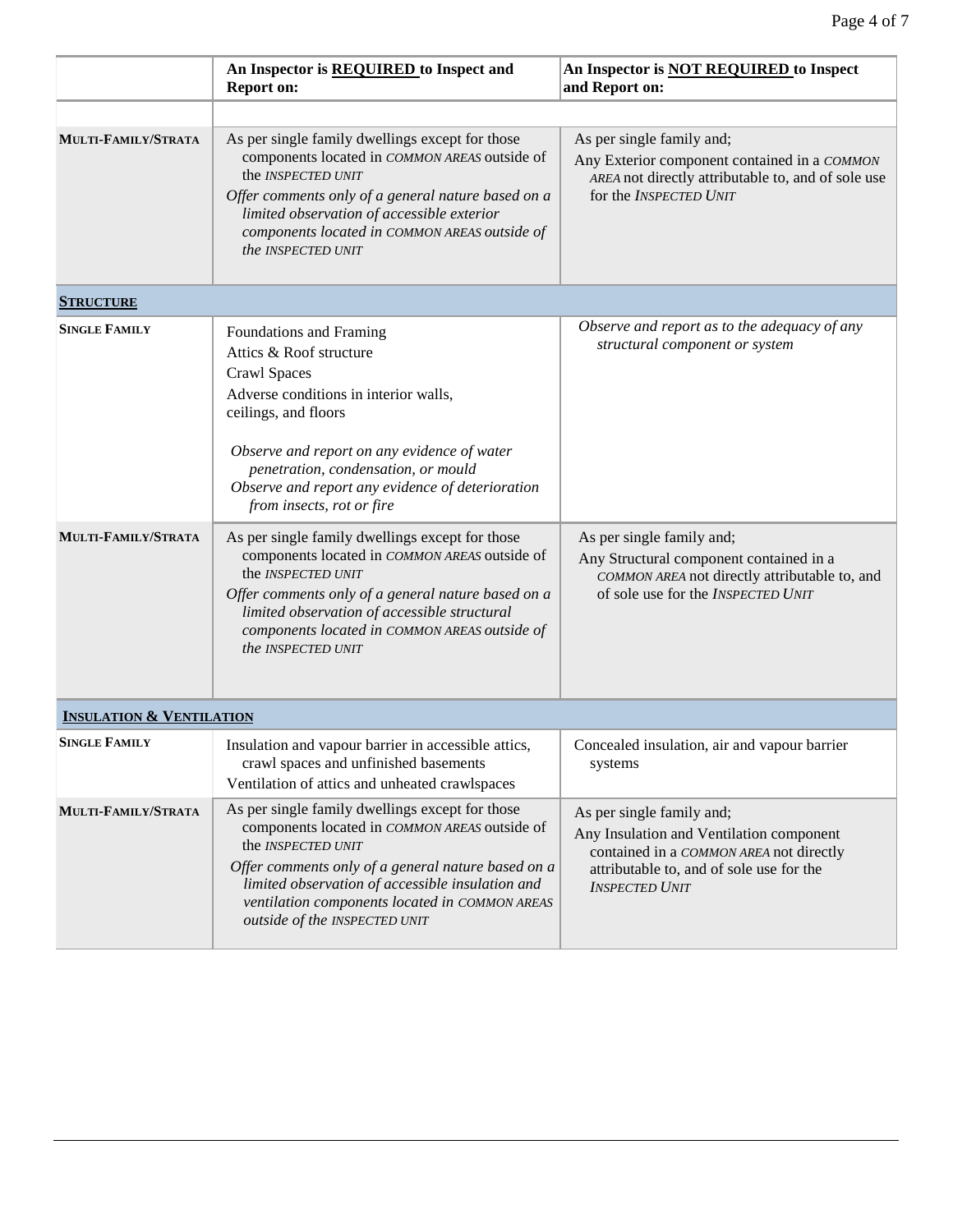|                      | An Inspector is REQUIRED to Inspect and<br><b>Report on:</b>                                                                                                                                                                                                                                                                                                                                                                                                                                                                                                                                                                                                                                                                                                                      | An Inspector is <b>NOT REQUIRED</b> to Inspect<br>and Report on:                                                                                                                                                                                                                                                                                                                                                                                                                                                                     |
|----------------------|-----------------------------------------------------------------------------------------------------------------------------------------------------------------------------------------------------------------------------------------------------------------------------------------------------------------------------------------------------------------------------------------------------------------------------------------------------------------------------------------------------------------------------------------------------------------------------------------------------------------------------------------------------------------------------------------------------------------------------------------------------------------------------------|--------------------------------------------------------------------------------------------------------------------------------------------------------------------------------------------------------------------------------------------------------------------------------------------------------------------------------------------------------------------------------------------------------------------------------------------------------------------------------------------------------------------------------------|
|                      |                                                                                                                                                                                                                                                                                                                                                                                                                                                                                                                                                                                                                                                                                                                                                                                   |                                                                                                                                                                                                                                                                                                                                                                                                                                                                                                                                      |
| <b>ELECTRICAL</b>    |                                                                                                                                                                                                                                                                                                                                                                                                                                                                                                                                                                                                                                                                                                                                                                                   |                                                                                                                                                                                                                                                                                                                                                                                                                                                                                                                                      |
| <b>SINGLE FAMILY</b> | Service entrance cable and location<br>Main service panel and auxiliary panels<br>Panel & Branch circuit over-current protection and<br>system grounding<br>Branch circuit wiring<br>Amperage and voltage ratings of main service panel<br>Inspect inside panels with readily accessible and<br>removable panel covers designed for homeowner<br>access<br>Randomly select and operate a representative<br>number of permanently installed light fixtures and<br>outlets<br>Outlets noted above are to be checked for polarity<br>and grounding<br>All exterior outlets and those within five feet of<br>plumbing fixtures will be checked for polarity and<br>grounding<br>Verify presence and test the operation of ground<br>fault circuit interrupters and arc-fault breakers | Secondary wiring systems such as security<br>systems, low voltage wiring, telephone wiring,<br>cable television wiring, etc.<br>Insert or remove fuses, or operate circuit breakers<br>Provide or remove power for equipment<br>An Inspector is not to remove a circuit panel<br>cover in the main or any auxiliary panels<br>unless they have received permission from the<br>owner to do so and have safely de-energized<br>the system by means of the main breaker or<br>are wearing appropriate personal protective<br>equipment |
| MULTI-FAMILY/STRATA  | As per single family dwellings except for those<br>components located in COMMON AREAS outside of<br>the INSPECTED UNIT and not including the testing<br>of smoke detectors<br>Offer comments only of a general nature based on a<br>limited observation of accessible electrical<br>components located in COMMON AREAS outside of<br>the INSPECTED UNIT                                                                                                                                                                                                                                                                                                                                                                                                                           | As per single family and;<br>Any Electrical component contained in a COMMON<br>AREA not directly attributable to, and of sole use<br>for the INSPECTED UNIT<br>Test the operation smoke detectors forming part of<br>a fire suppression system subject to annual<br>inspection and certification by others<br>Remove a circuit panel cover in the main or<br>auxiliary panels where the INSPECTED UNIT<br>does not contain a main breaker to safely de-<br>energize the electrical system in the INSPECTED<br><b>UNIT</b>            |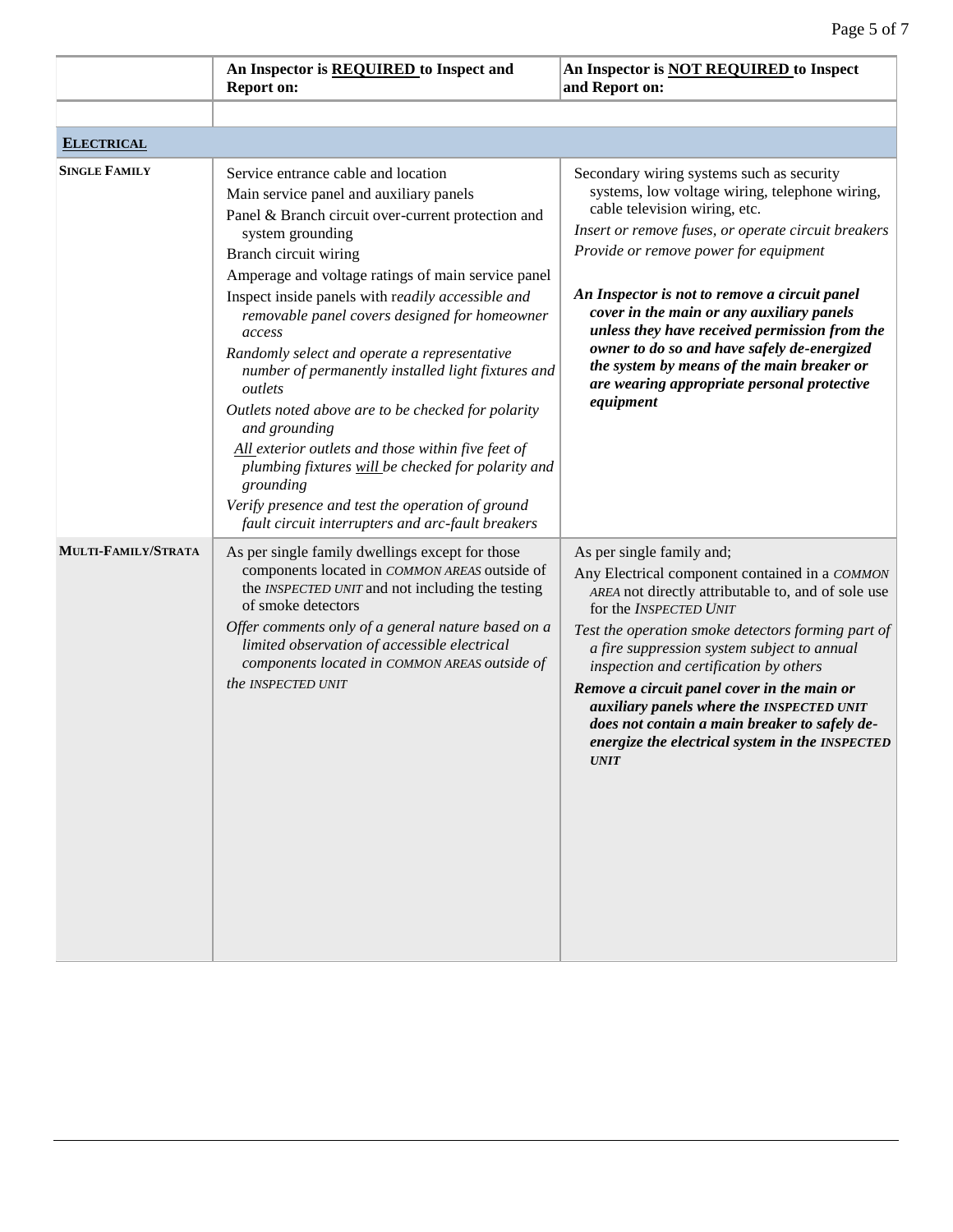|                      | An Inspector is REQUIRED to Inspect and<br><b>Report on:</b>                                                                                                                                                                                                                                                                                                                                                                                                                                                                                                                                                                                                                                                                               | An Inspector is <b>NOT REQUIRED</b> to Inspect<br>and Report on:                                                                                                                                                                                                                                                                                                                                                                                                                  |
|----------------------|--------------------------------------------------------------------------------------------------------------------------------------------------------------------------------------------------------------------------------------------------------------------------------------------------------------------------------------------------------------------------------------------------------------------------------------------------------------------------------------------------------------------------------------------------------------------------------------------------------------------------------------------------------------------------------------------------------------------------------------------|-----------------------------------------------------------------------------------------------------------------------------------------------------------------------------------------------------------------------------------------------------------------------------------------------------------------------------------------------------------------------------------------------------------------------------------------------------------------------------------|
|                      |                                                                                                                                                                                                                                                                                                                                                                                                                                                                                                                                                                                                                                                                                                                                            |                                                                                                                                                                                                                                                                                                                                                                                                                                                                                   |
|                      | HEATING, MECHANICAL VENTILATION & COOLING SYSTEMS (PERMANENTLY INSTALLED)                                                                                                                                                                                                                                                                                                                                                                                                                                                                                                                                                                                                                                                                  |                                                                                                                                                                                                                                                                                                                                                                                                                                                                                   |
| <b>SINGLE FAMILY</b> | Heating and Cooling distribution systems, including<br>where applicable fans, flue piping, vents,<br>chimneys, dampers, pumps, supports, filters,<br>ducts, piping, registers, radiators, and convectors<br><b>Heat Recovery Ventilators</b><br>The presence of manufacturer's built-in safety<br>controls<br>The presence of heating source in each room.<br>Test systems using the thermostat or other similar<br>standard operating controls<br>Operate the individual exhaust fan ventilation<br>systems<br>Will recommend to Client to have any gas<br>appliance present serviced by a licensed gas<br><b>Contractor ASAP if documentation cannot be</b><br>presented showing the unit has been serviced<br>in the last calendar year | Portable heating units or cooling units such as<br>window air conditioning units, portable<br>humidifiers, and portable dehumidifiers<br>Buried or underground fuel storage tanks or piping<br>Ignite or extinguish pilot lights, change settings<br>or conditions on equipment<br>Observe if the heat and air distribution in the<br>building is balanced or adequate                                                                                                            |
| MULTI-FAMILY/STRATA  | As per single family dwellings except for those<br>components located in COMMON AREAS outside of<br>the INSPECTED UNIT<br>Offer comments only of a general nature based on a<br>limited observation of accessible Heating and<br>Cooling systems located in COMMON AREAS<br>outside of the INSPECTED UNIT                                                                                                                                                                                                                                                                                                                                                                                                                                  | As per single family and;<br>Any Heating & Cooling system component<br>contained in a COMMON AREA not directly<br>attributable to, and of sole use for the<br><b>INSPECTED UNIT</b>                                                                                                                                                                                                                                                                                               |
| <b>PLUMBING</b>      |                                                                                                                                                                                                                                                                                                                                                                                                                                                                                                                                                                                                                                                                                                                                            |                                                                                                                                                                                                                                                                                                                                                                                                                                                                                   |
| <b>SINGLE FAMILY</b> | Main water supply piping into dwelling and any<br>distribution piping, pipe supports, and any leaks<br>in above piping systems<br>Fixtures, faucets, and isolating valves<br>Drain, waste and vent piping, pipe supports and<br>insulation<br>Hot Water heaters, including if present, fuel supply<br>piping, flue piping, vents, chimneys, and verify<br>the precence of required safety devices<br>Interior sumps and pumps                                                                                                                                                                                                                                                                                                              | Any item or facilities not directly related to the<br>plumbing such as swimming pools, saunas, hot<br>tubs, solar systems, etc.<br>Any Water-treatment devices<br>Automatic air vents<br>Foundation drainage system and yard piping.<br>Irrigation or fire sprinkler systems<br>Observe the quantity and quality of water supply,<br>and whether public or private<br>Observe outdoor waste disposal systems located<br>on the property or determine whether public or<br>private |